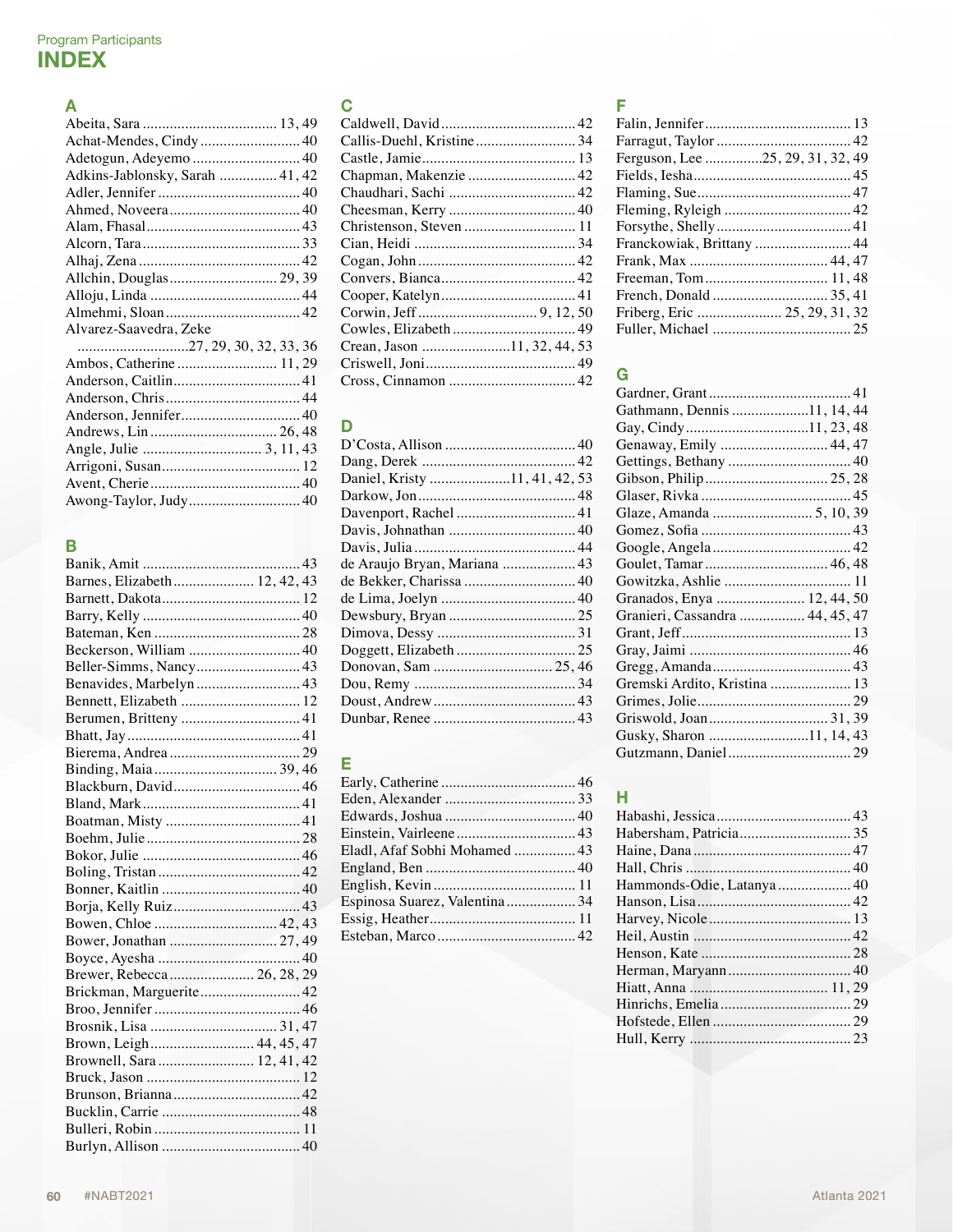#### J

# K

| Karpakakunjaram, Vedham 11, 25 |  |
|--------------------------------|--|
| Kastanos, Evdokia  12, 40      |  |
|                                |  |
|                                |  |
|                                |  |
|                                |  |
|                                |  |
|                                |  |
| Kipp-Sinanis, Erica  12        |  |
|                                |  |
| Kirkpatrick, Bridgette 25, 28  |  |
| Kiser, Stacey11, 29, 45        |  |
|                                |  |
|                                |  |
|                                |  |
|                                |  |
|                                |  |
|                                |  |
|                                |  |
|                                |  |
|                                |  |
|                                |  |
|                                |  |
|                                |  |

| L'Ecuyer, Lindsey 12        |  |
|-----------------------------|--|
|                             |  |
|                             |  |
|                             |  |
|                             |  |
|                             |  |
|                             |  |
|                             |  |
|                             |  |
| Lenahan, Melanie  40        |  |
|                             |  |
|                             |  |
|                             |  |
|                             |  |
|                             |  |
|                             |  |
|                             |  |
|                             |  |
|                             |  |
| Loftin, Madelene 11, 32, 49 |  |
|                             |  |
|                             |  |
|                             |  |
|                             |  |

# M

| Malaykhan, Mya 42          |  |
|----------------------------|--|
| Mandell, Tamara 25, 28     |  |
| Markowitz, Dina 31, 47     |  |
|                            |  |
|                            |  |
| McComas, William11, 27, 32 |  |
|                            |  |
|                            |  |
| McGloughlin, Megan 44, 47  |  |
| McHale, Meredith 44, 47    |  |
| McLaughlin, Jacqueline 44  |  |
|                            |  |
| Melton, Bob11, 14, 49      |  |
|                            |  |
|                            |  |
|                            |  |
|                            |  |
|                            |  |
| Monsour, Chris  11, 20     |  |
|                            |  |
|                            |  |
| Moore, John M.  11, 14     |  |
|                            |  |
|                            |  |
|                            |  |
| Morris, J. Jeffrey  41, 42 |  |
|                            |  |
| Mraz-Craig, Jennifer 42    |  |
|                            |  |
|                            |  |

### N

| Niravong, Thipphaphone  43 |  |
|----------------------------|--|
|                            |  |
|                            |  |

# O

| Ochatt, Claudia  13, 29, 33, 45 |  |
|---------------------------------|--|
|                                 |  |
|                                 |  |
|                                 |  |

# P

| Peffer, Melanie  40, 53 |  |
|-------------------------|--|
|                         |  |
|                         |  |
|                         |  |
|                         |  |
|                         |  |
| Phillips, Paula 32, 33  |  |
|                         |  |
|                         |  |
|                         |  |
|                         |  |

# Q<br>Qt

| Quinlan, Catherine 27, 45 |  |  |
|---------------------------|--|--|
|---------------------------|--|--|

# R

| Rademaker, Kristin  44, 53 |  |
|----------------------------|--|
|                            |  |
|                            |  |
|                            |  |
|                            |  |
|                            |  |
|                            |  |
|                            |  |
|                            |  |
|                            |  |
|                            |  |
|                            |  |
|                            |  |
|                            |  |
|                            |  |
|                            |  |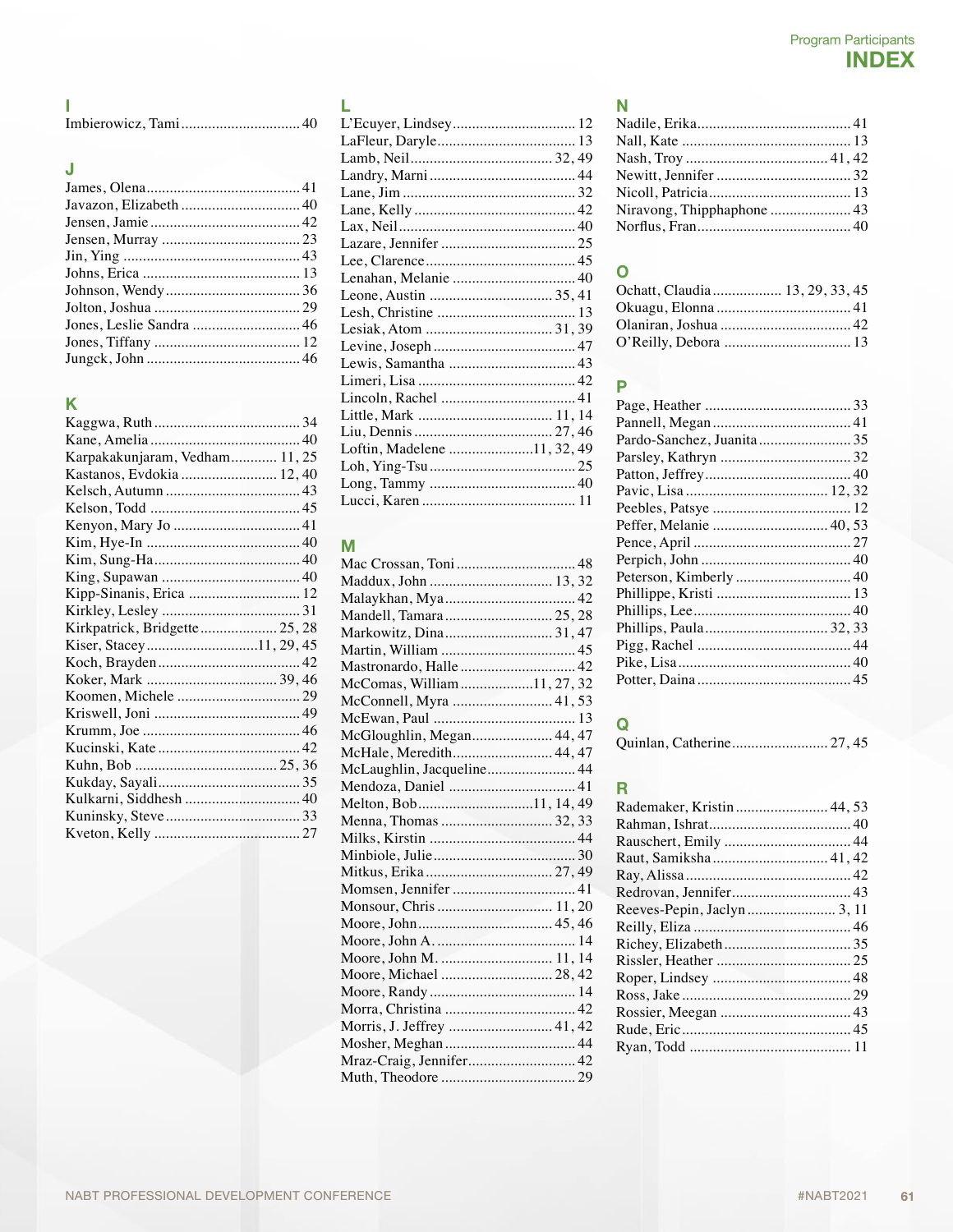# $\mathbf{s}$

| Schuchardt, Anita  46, 53       |
|---------------------------------|
|                                 |
|                                 |
|                                 |
|                                 |
| Shepherd, J. Marshall  4, 8, 25 |
|                                 |
|                                 |
|                                 |
|                                 |
|                                 |
|                                 |
|                                 |
|                                 |
|                                 |
|                                 |
|                                 |
|                                 |
|                                 |
|                                 |
|                                 |
| Summersill, Alexa  42           |

# $\bar{\rm T}$

# $\overline{\mathsf{U}}$

#### V

# W

| Washington, Jacqueline  11 |  |
|----------------------------|--|
|                            |  |
|                            |  |
|                            |  |
|                            |  |
|                            |  |
|                            |  |
|                            |  |
|                            |  |
|                            |  |
|                            |  |
|                            |  |
| Wybren, Elizabeth  43      |  |
|                            |  |

# Y

# $\overline{z}$

| Zimbler-DeLorenzo, Heather41 |  |
|------------------------------|--|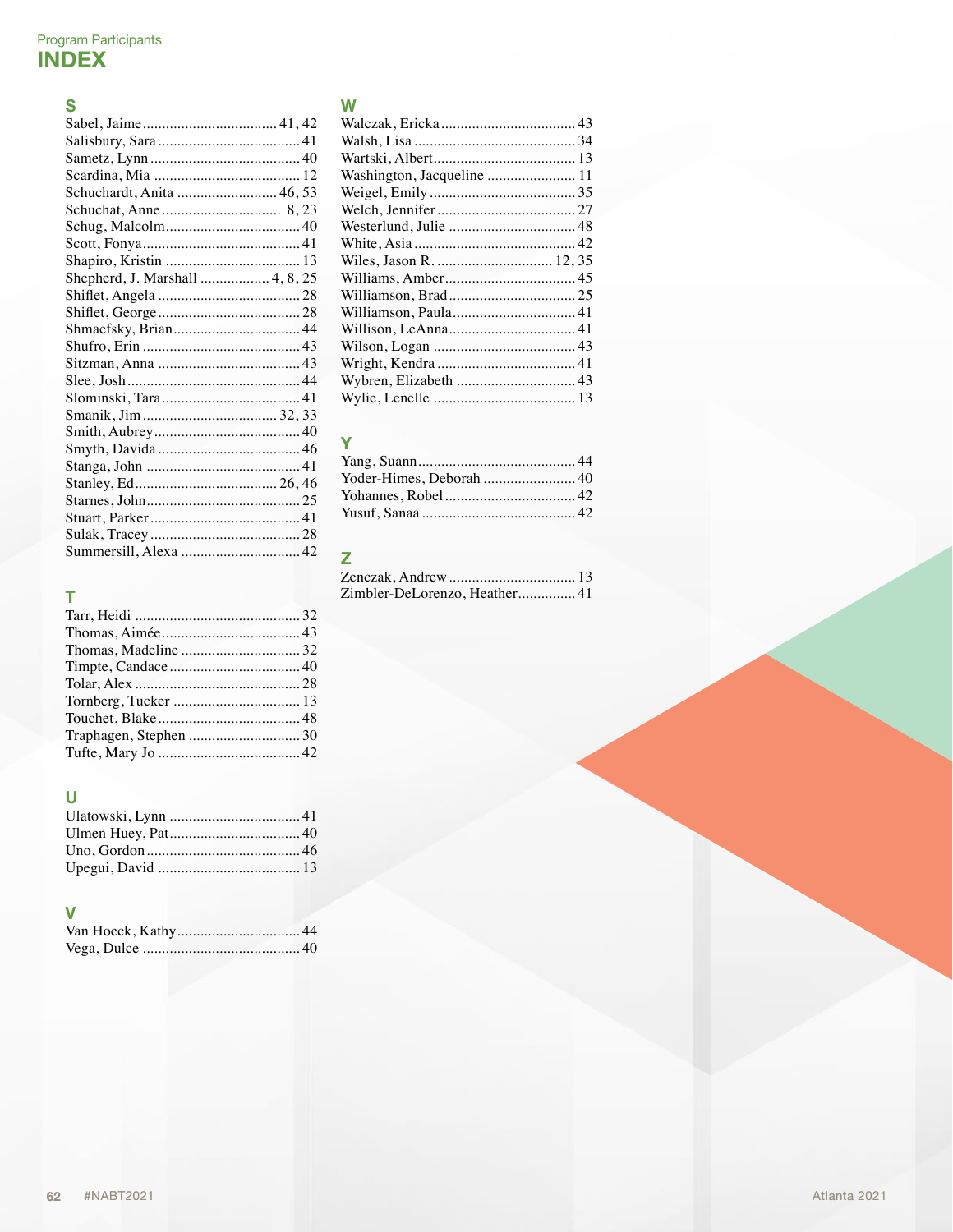#### Anatomy & Physiology

Exploring the Use of Biomarkers to Investigate the Impact of E-Cigarettes on Airway Inflammation.................................47

Teaching How the mRNA Vaccines Work Against SARS CoV-2 with Paper Models....................46

| Using Anatomy Analogies to Anchor and |  |
|---------------------------------------|--|
|                                       |  |

Using Guided Inquiry to Teach Anatomy and Physiology Core Concepts........................18, 23

#### AP Biology

| A Revisit and Deep Dive into the Floating                                                                                |
|--------------------------------------------------------------------------------------------------------------------------|
| BioBits: Central Dogma. Experiment Directly with<br>Transcription and Translation Using<br>Simple Tools and Procedures33 |
| Connect Genotype to Phenotype with PTC Tasting<br>using PCR and Gel Electrophoresis28                                    |
| Efficiently Teaching the Science Practices in                                                                            |
| Efficiently Teaching the Science Practices in<br>AP <sup>®</sup> Biology - Part 2 Q&A33                                  |
| Experimenting on Enzyme Velocity and<br>Allosteric Regulators using<br>Smartphone Applications at Home 33                |
| Fill in the Gaps in your AP Biology                                                                                      |
| Having a BLAST: Getting Comfortable<br>Using Sequence Comparison Program 31                                              |
| How COVID-19/SARS-CoV-2 Can Be Used to<br>Anchor Concepts and Science Practices in                                       |
| Investigate Lemurs, Conservation Genetics, and<br>Evolution with the Duke Lemur Center and                               |
| Knockout! Bringing Authentic CRISPR/Cas                                                                                  |
| Using Biotechnology for Inquiry-Based<br>Genetic Studies in AP Biology 32                                                |
| What's Stress Got to Do with It: Using Primary<br>Literature in Your AP Biology Classroom 49                             |
|                                                                                                                          |

#### Biotechnology

| Biotechnician Assistant Credentialing Exam                                              |  |
|-----------------------------------------------------------------------------------------|--|
| Catch Up on the Latest CRISPR Tech and<br>Do the Real Thing in Your Classroom!47        |  |
| Did You Really Do CRISPR? How Good<br><b>Experimental Controls let Students</b>         |  |
| DNA Club - Student Biology Research Incubator 36                                        |  |
| Lesson Resources for Bringing Biotechnology to<br>Your High School Biology class25      |  |
| Making It Personal: How to Teach Cancer                                                 |  |
| Track the Mysterious Spread of SARS-CoV-2<br>Using a Flexible Gel Electrophoresis Kit45 |  |
|                                                                                         |  |

#### Botany & Plant Biology

Implementing the Plant Awareness Disparity Index in Undergraduate Classrooms...............32

#### Committee Meeting

| ABT Advisory Committee Meeting10, 27                               |  |
|--------------------------------------------------------------------|--|
|                                                                    |  |
|                                                                    |  |
| Four-Year College & University                                     |  |
| Informal Science Education Committee 10, 44                        |  |
| Member Resources Committee10, 29                                   |  |
| NABT Board of Directors Meeting &                                  |  |
|                                                                    |  |
| <b>OBTA Directors &amp; Regional</b><br>Coordinators Meeting10, 33 |  |
|                                                                    |  |
|                                                                    |  |
| Professional Development Committee 10, 45                          |  |
| Retired NABT Members Committee 10, 44                              |  |
| Social Media Committee 10, 45                                      |  |
|                                                                    |  |

#### Curriculum Development

| <b>Building Evolution Curriculum from</b>                                               |  |
|-----------------------------------------------------------------------------------------|--|
| Creating Engaging Phenomena Aligned Units                                               |  |
| Using Educative Materials that Highlight the<br>Cultural Resources of Black Heritage to |  |
|                                                                                         |  |

#### Ecology / Environmental Science / Sustainability

| A Discovery into Wild Insect Responses to<br>Chemical and Physical Stimuli Using                                           |  |
|----------------------------------------------------------------------------------------------------------------------------|--|
| Algal Blooms! Designing Solutions to Reduce<br>the Impact of Human Activity on the                                         |  |
| Are You Up to the Tusk? Storylining with<br>Elephant Conservation and Social Justice 39                                    |  |
| Citizen Science within Formal Classrooms                                                                                   |  |
| Guy Harvey Ocean Foundation Collections 31                                                                                 |  |
| Half-Earth Project Guided Inquiry: Mapping<br>Hummingbirds and Other Species to<br>Understand Patterns in Biodiversity. 27 |  |
| Looking for Patterns in Species Diversity 46                                                                               |  |
| People and the Biosphere: Hands-on<br>Activities for Environmental Science44                                               |  |
| Richness, Diversity, Abundance and<br>Classification of Garden Species -<br>An At-home Discovery Experiment 45             |  |
| Wooly Bully: Exploring Science Identity and<br>Attitudes through Citizen Science 33                                        |  |
|                                                                                                                            |  |

### **Evolution**

| 2021 NABT Evolution Symposium:                                                    |  |
|-----------------------------------------------------------------------------------|--|
| Beyond The Finches: New Phenomena from                                            |  |
| BIRDD - Using Galapagos Data to Explore<br>Ecological and Evolutionary Concepts46 |  |
| How the Evolution of Human Skin Colors<br>Contradicts Racial Categorization and   |  |
| The Origin and Diversity of Armor in<br>Girdled Lizards: A Case Study in          |  |

#### General Biology

| A New Approach for Non-Majors-Laboratory<br>and Active Learning Exercises Using                                                 |
|---------------------------------------------------------------------------------------------------------------------------------|
| Ecosystem Explorers:<br>What's in your Neighborhood?33                                                                          |
| Equity and Belonging through<br>Modified Biology Storylines 32                                                                  |
| Explore the Tools and Techniques<br>Behind COVID Testing 29, 30                                                                 |
| Exploring Phenomenon with CODAP                                                                                                 |
| Exploring Stream Ecology in High School<br>Classrooms: Aquatic Inverts, Eutrophication<br>and                                   |
| Improving the Student Experience during<br>Examinations by Building Scenario-based<br>Assessments from the Primary Literature44 |
| Isn't It Just XX and XY? Students Building<br>Inclusive Scientific Models of<br>Human Sex Determination 44                      |
| Math Prereqs for Intro Biology: What are the<br>Effects at One Community College?29                                             |
| More Math, Please! Incorporating Quantitative                                                                                   |
| Social Justice in the Biology Classroom29                                                                                       |
| Storylining in Biology Courses:<br>Figuring Out Over Learning About! 44                                                         |
| Storylining in Biology for                                                                                                      |
| Strategies in a Virtual Introductory Biology Course<br>at a Historically Black University During                                |
| The Ethics of Access: A Framework for<br>Making Decisions about Access to                                                       |
| The Gut Microbiome: A Diverse Ecosystem<br>Thriving on Food and Fiber39                                                         |
| The Introductory Biology Experience (IBEx):<br>Evaluating Progress in the Adoption of a<br>Multidimensional Curriculum 29       |
| Tick-Borne Diseases: One Health Lessons<br>Connecting Humans, Animals, and the                                                  |
| Using March Mammal Madness to<br>Add Excitement to Biology!45                                                                   |
| Using Societal Challenges to as Phenomena in<br>Three Dimensional Units to Develop                                              |

What Happened to the Fat? A Storyline for Teaching Cellular Respiration and Growth.....36